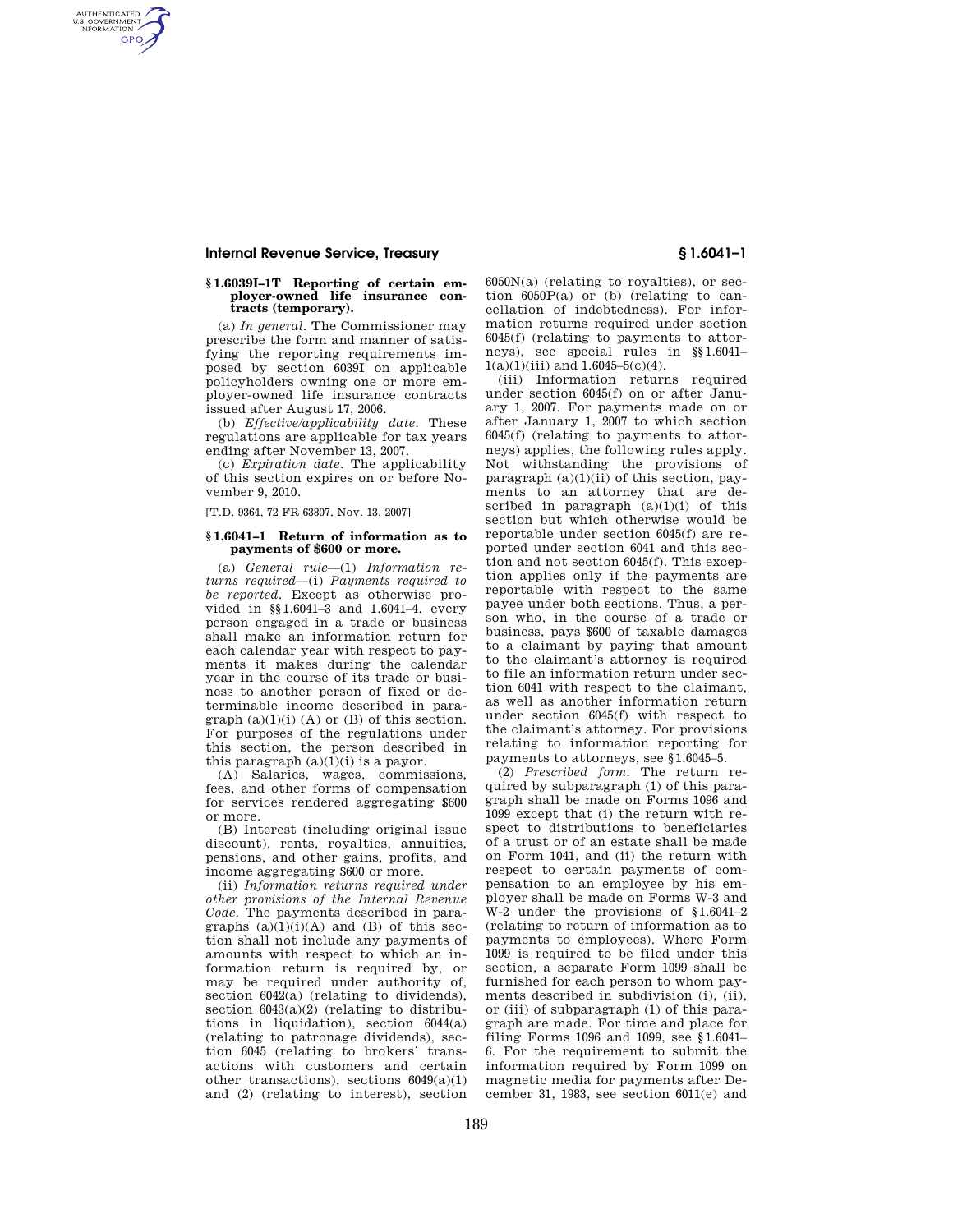§301.6011–2 of this chapter (Procedure and Administration Regulations).

(b) *Persons engaged in trade or business*—(1) *In general.* The term ''all persons engaged in a trade or business'<sup>7</sup>, as used in section 6041(a), includes not only those so engaged for gain or profit, but also organizations the activities of which are not for the purpose of gain or profit. Thus, the term includes the organizations referred to in section  $401(a)$ ,  $501(c)$ ,  $501(d)$  and  $521$  and in paragraph (i) of this section. On the other hand, section 6041(a) applies only to payments in the course of trade or business; hence it does not apply to an amount paid by the proprietor of a business to a physician for medical services rendered by the physician to the proprietor's child.

(2) *Special rule for REMICs.* For purposes of chapter 1 subtitle F, chapter 61A, part IIIB, the terms ''all persons engaged in a trade or business'' and ''any service-recipient engaged in a trade or business'' includes a real estate mortgage investment conduit or REMIC (as defined in section 860D).

(c) *Fixed or determinable income.* Income is fixed when it is to be paid in amounts definitely predetermined. Income is determinable whenever there is a basis of calculation by which the amount to be paid may be ascertained. The income need not be paid annually or at regular intervals. The fact that the payments may be increased or decreased in accordance with the happening of an event does not for purposes of this section make the payments any the less determinable. A payment made jointly to two or more payees may be fixed and determinable income to one payee even though the payment is not fixed and determinable income to another payee. For example, property insurance proceeds paid jointly to the owner of damaged property and to a contractor that repairs the property may be fixed and determinable income to the contractor but not fixed and determinable income to the owner, and should be reported to the contractor. A salesman working by the month for a commission on sales which is paid or credited monthly receives determinable income.

(d) *Payments specifically included*—(1) *In general.* Amounts paid in respect of

**§ 1.6041–1 26 CFR Ch. I (4–1–08 Edition)** 

life insurance, endowment, or annuity contracts are required to be reported in returns of information under this section—

(i) Unless the payment is made in respect of a life insurance or endowment contract by reason of the death of the insured and is not required to be reported by paragraph (b) of §1.6041–2,

(ii) Unless the payment is made by reason of the surrender prior to maturity or lapse of a policy, other than a policy which was purchased (*a*) by a trust described in section 401(a) which is exempt from tax under section 501(a), (*b*) as part of a plan described in section 403(a), or (*c*) by an employer described in section  $403(b)(1)(A)$ ,

(iii) Unless the payment is interest as defined in §1.6049–2 and is made after December 31, 1962,

(iv) Unless the payment is a payment with respect to which a return is required by §1.6047–1, relating to employee retirement plans covering owner-employees,

(v) Unless the payment is payment with respect to which a return is required by §1.6052–1, relating to payment of wages in the form of groupterm life insurance.

(2) *Professional fees.* Fees for professional services paid to attorneys, physicians, and members of other professions are required to be reported in returns of information if paid by persons engaged in a trade or business and paid in the course of such trade or business.

(3) *Prizes and awards.* Amounts paid as prizes and awards that are required to be included in gross income under section 74 and §1.74–1 when paid in the course of a trade or business are required to be reported in returns of information under this section.

(4) *Disability payments.* Amounts paid as disability payments under section 105(d) are required to be reported in returns of information under this section.

(5) *Notional principal contracts.* Except as provided in paragraphs  $(b)(5)(i)$  and (ii) of this section, amounts paid after December 31, 2000, with respect to notional principal contracts referred to in  $$1.863-7$  or  $1.988-2(e)$  to persons who are not described in  $$1.6049-4(c)(1)(ii)$  are required to be reported in returns of information under this section. The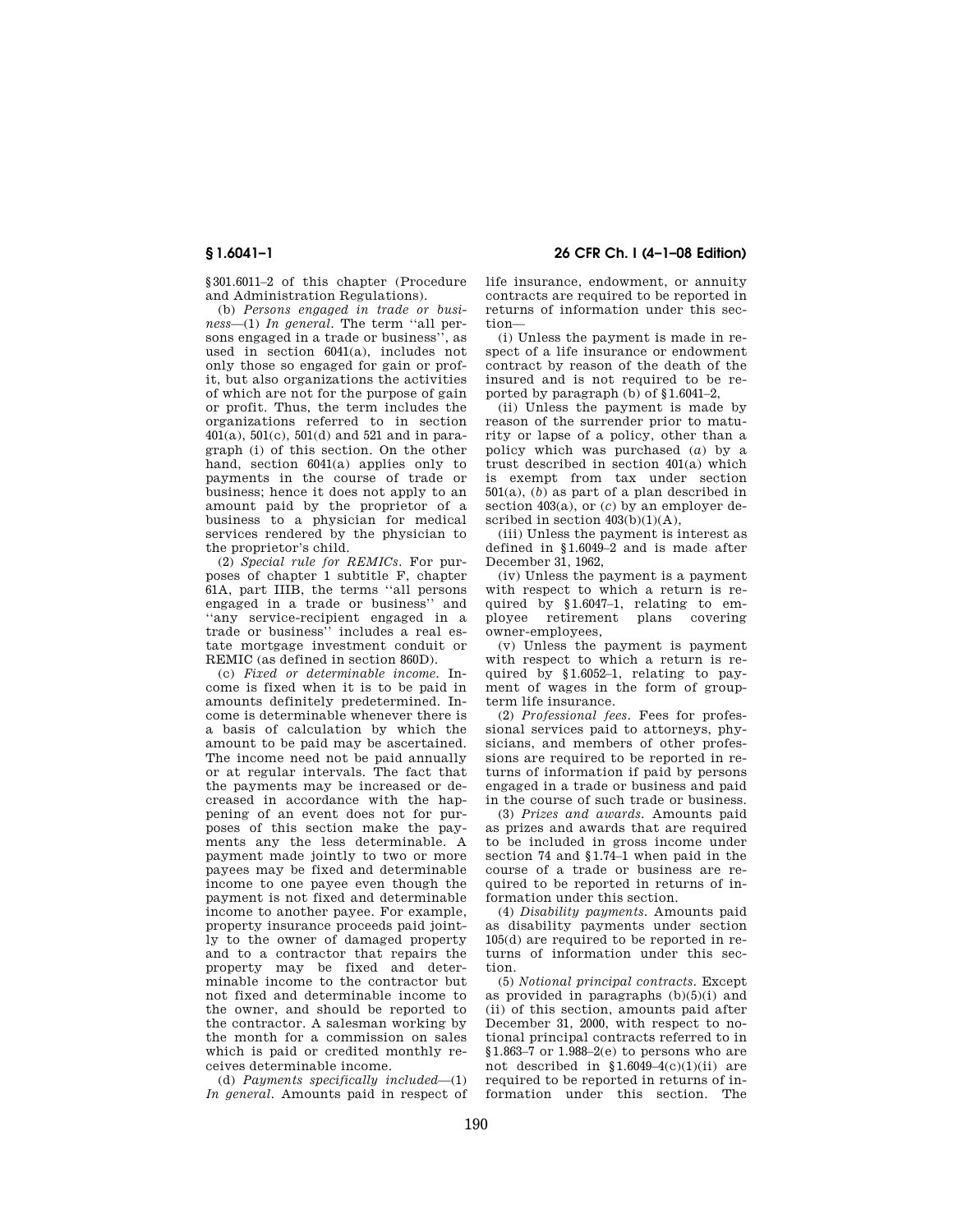### **Internal Revenue Service, Treasury § 1.6041–1**

amount required to be reported under this paragraph  $(d)(5)$  is limited to the amount of cash paid from the notional principal contract as described in §1.446–3(d). A non-periodic payment is reportable for the year in which an actual payment is made. Any amount of interest determined under the provisions of  $$1.446-3(g)(4)$  (dealing with interest in the case of a significant nonperiodic payment) is reportable under this paragraph (d)(5) and not under section 6049 (see §1.6049–5(b)(15)). See §1.6041–4(a)(4) for reporting exceptions regarding payments to foreign persons. See, however, §1.1461–1(c)(1) for reporting amounts described under this paragraph (d)(5) that are paid to foreign persons. The provisions of §1.6049–5(d) shall apply for determining whether a payment with respect to a notional principal contract is made to a foreign person. See §1.6049–4(a) for a definition of payor. For purposes of this paragraph (d)(5), a payor includes a middleman defined in  $$1.6049-4(f)(4)$ .

(i) An amount paid with respect to a notional principal contract is not required to be reported if the payment is made outside the United States (as defined in  $$1.6049-5(e)$  by a non-U.S. payor or a non-U.S. middleman.

(ii) An amount paid with respect to a notional principal contract is not required to be reported if the payment is made outside the United States (as defined in  $$1.6049-5(e)$  by a payor that has no actual knowledge that the payee is a U.S. person, and the payor is—

(A) A U.S. payor or U.S. middleman that is not a U.S. person (such as a controlled foreign corporation defined in section 957(a) or certain foreign corporations or foreign partnerships engaged in a U.S. trade or business); or

(B) A foreign branch of a U.S. bank. See  $$1.6049-5(c)(5)$  for a definition of a U.S. payor, a U.S. middleman, a non-U.S. payor, and a non-U.S. middleman.

(e) *Payment made on behalf of another person*—(1) *In general.* A person that makes a payment in the course of its trade or business on behalf of another person is the payor that must make a return of information under this section with respect to that payment if the payment is described in paragraph

(a) of this section and, under all the facts and circumstances, that person—

(i) Performs management or oversight functions in connection with the payment (this would exclude, for example, a person who performs mere administrative or ministerial functions such as writing checks at another's direction); or

(ii) Has a significant economic interest in the payment (i.e., an economic interest that would be compromised if the payment were not made, such as by creation of a mechanic's lien on property to which the payment relates, or a loss of collateral).

(2) *Determination of payor obligated to report.* If two or more persons meet the requirements for making a return of information with respect to a payment, as set forth in paragraph  $(e)(1)$  of this section, the person obligated to report the payment is the person closest in the chain to the payee, unless the parties agree in writing that one of the other parties meeting the requirements set forth in paragraph (e)(1) of this section will report the payment.

(3) *Special rule for payment by employee to employer.* Notwithstanding the provisions of paragraph (e)(1) of this section, an employee acting in the course of his employment who makes a payment to his employer on behalf of another person is not required to make a return of information with respect to that payment.

(4) *Optional method to report.* A person that makes a payment on behalf of another person but is not required to make an information return under paragraph (e)(1) of this section may elect to do so pursuant to the procedures established by the Commissioner. See, e.g., Rev. Proc. 84–33 (1984–1 C.B. 502) (optional method for a paying agent to report and deposit amounts withheld for payors under the statutory provisions of backup withholding) (see  $§601.601(d)(2)$  of this chapter).

(5) *Examples.* The provisions of this paragraph (e) are illustrated by the following examples:

*Example 1.* Bank B provides financing to C, a real estate developer, for a construction project. B makes disbursements from the account for labor, materials, services, and other expenses related to the construction project. In connection with the payments, B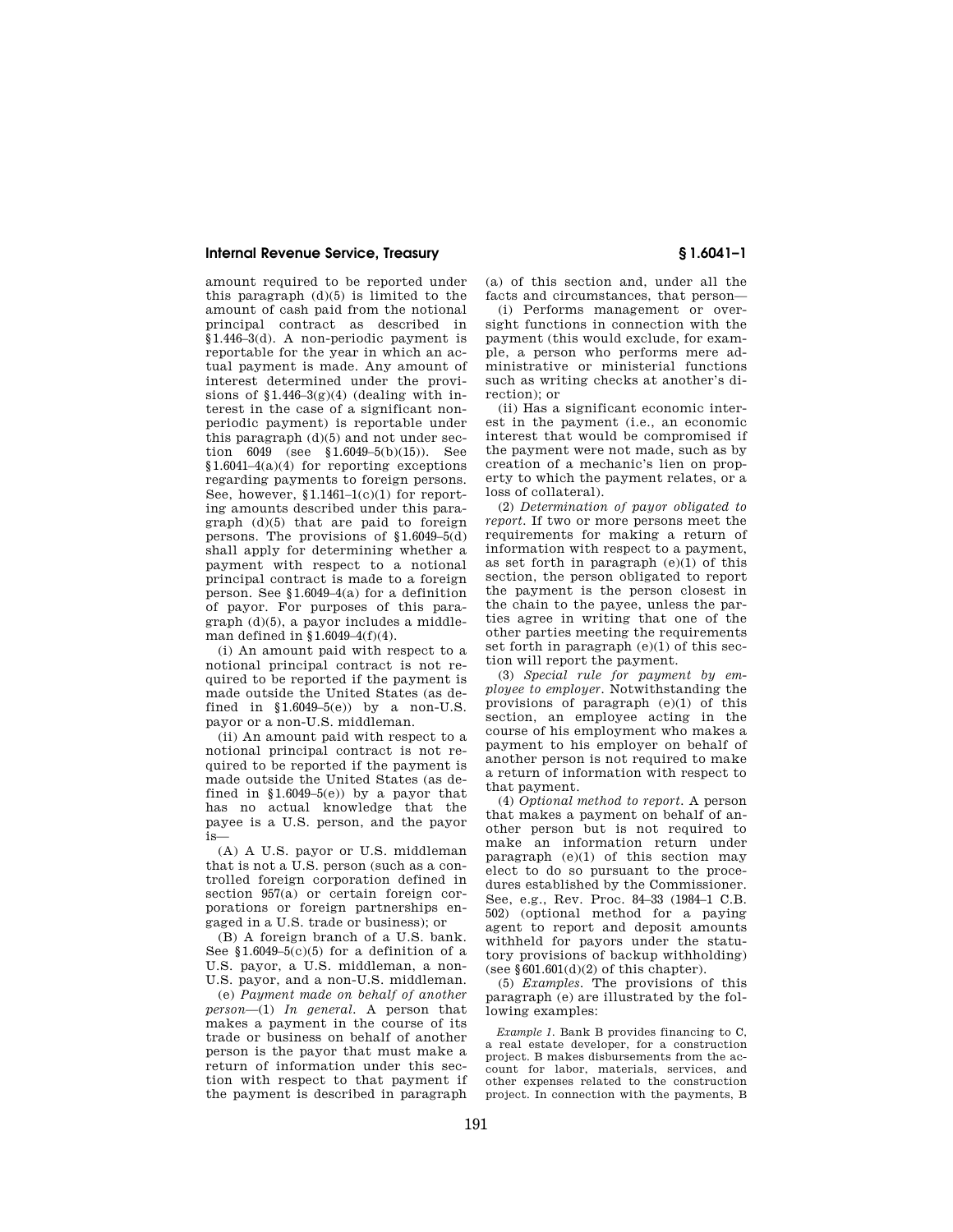performs the following functions: approves payments to the general contractor or subcontractors; ensures that loan proceeds are properly applied and that all approved bills are properly paid to avoid mechanics' or materialmen's liens; conducts site inspections to determine whether work has been completed (but does not check the quality of the work). B is performing management or oversight functions in connection with the payments and is subject to the information reporting requirements of section 6041 with respect to payments.

*Example 2.* Mortgage company D holds a mortgage on business property owned by E. When the property is damaged by a storm, E's insurance company issues a check payable to both D and E in settlement of E's claim. Pursuant to the contract between D and E, D holds the insurance proceeds in an escrow account and makes disbursements, according to E's instructions, to contractors and subcontractors performing repairs on the property. D is not performing management or oversight functions, but D has a significant economic interest in the payments because the purpose of the arrangement is to ensure that property on which D holds a mortgage is repaired or replaced. D is subject to the information reporting requirements of section 6041 with respect to the payments to contractors.

*Example 3.* Settlement agent F provides real estate closing services to real estate brokers and agents. F deposits money received from the buyer or lender in an escrow account and makes payments from the account to real estate agents or brokers, appraisers, land surveyors, building inspectors, or similar service providers according to the provisions of the real estate contract and written instructions from the lender. F may also make disbursements pursuant to oral instructions of the seller or purchaser at closing. F is not performing management or oversight functions and does not have a significant economic interest in the payments, and is not subject to the information reporting requirements of section 6041. For the rules relating to F's obligation to report the gross proceeds of the sale, see section 6045(e) and §1.6045–4.

*Example 4.* Assume the same facts as in *Example 3.* In addition, the seller instructs F to hire a contractor to perform repairs on the property. F selects the contractor, negotiates the cost, monitors the progress of the project, and inspects the work to ensure it complies with the contract. With respect to the payments to the contractor, F is performing management or oversight functions and is subject to the information reporting requirements of section 6041.

*Example 5.* G is a rental agent who manages certain rental property on behalf of property owner H. G finds tenants, arranges leases, collects rent, responds to tenant inquiries re-

## **§ 1.6041–1 26 CFR Ch. I (4–1–08 Edition)**

garding maintenance, and hires and makes payments to repairmen. G subtracts her commission and any maintenance payments from rental payments and remits the remainder to H. With respect to payments to repairmen, G is performing management or oversight functions and is subject to the information reporting requirements of section 6041. With respect to the payment of rent to H, G is subject to the information reporting requirements of section 6041 regardless of whether she performs management or oversight functions or has a significant economic interest in the payment. See §1.6041–3(d) for rules relating to rental agents. See §1.6041– 1(f) to determine the amount that G should report to H as rent.

*Example 6.* Literary agent J receives a payment from publisher L of fees earned by J's client, author K. J deposits the payment into a bank account in J's name. From time to time and as directed by K, J makes payments from these funds to attorneys, managers, and other third parties for services rendered to K. After subtracting J's commission, J pays K the net amount. J does not order or direct the provision of services by the third parties to K, and J exercises no discretion in making the payments to the third parties or to K. J is not performing management or oversight functions and does not have a significant economic interest in the payments and is not subject to the information reporting requirements of section 6041 in connection with the payments to K or to the third parties. For the rules relating to L's obligation to report the payment of the fees to  $\overline{K}$ , see paragraphs  $(a)(1)(i)$  and  $(f)$  of this section. For the rules relating to K's obligation to report the payment of the commission to J and the payments to the third parties for services, see paragraphs  $(a)(1)(i)$ and (d)(2) of this section.

*Example 7.* Attorney P deposits into a client trust fund a settlement payment from R, the defendant in a breach of contract action for lost profits in which P represented plaintiff Q. P makes payments from the client trust fund to service providers such as expert witnesses and private investigators for expenses incurred in the litigation. P decides whom to hire, negotiates the amount of payment, and determines that the services have been satisfactorily performed. In the event of a dispute with a service provider, P withholds payment until the dispute is settled. With respect to payments to the service providers, P is performing management or oversight functions and is subject to the information reporting requirements of section 6041.

*Example 8.* Assume the same facts as in *Example 7.* In addition, assume that after paying the service providers and deducting his legal fee, P pays Q the remaining funds that P had received from the settlement with R. With respect to the payment to Q, P is not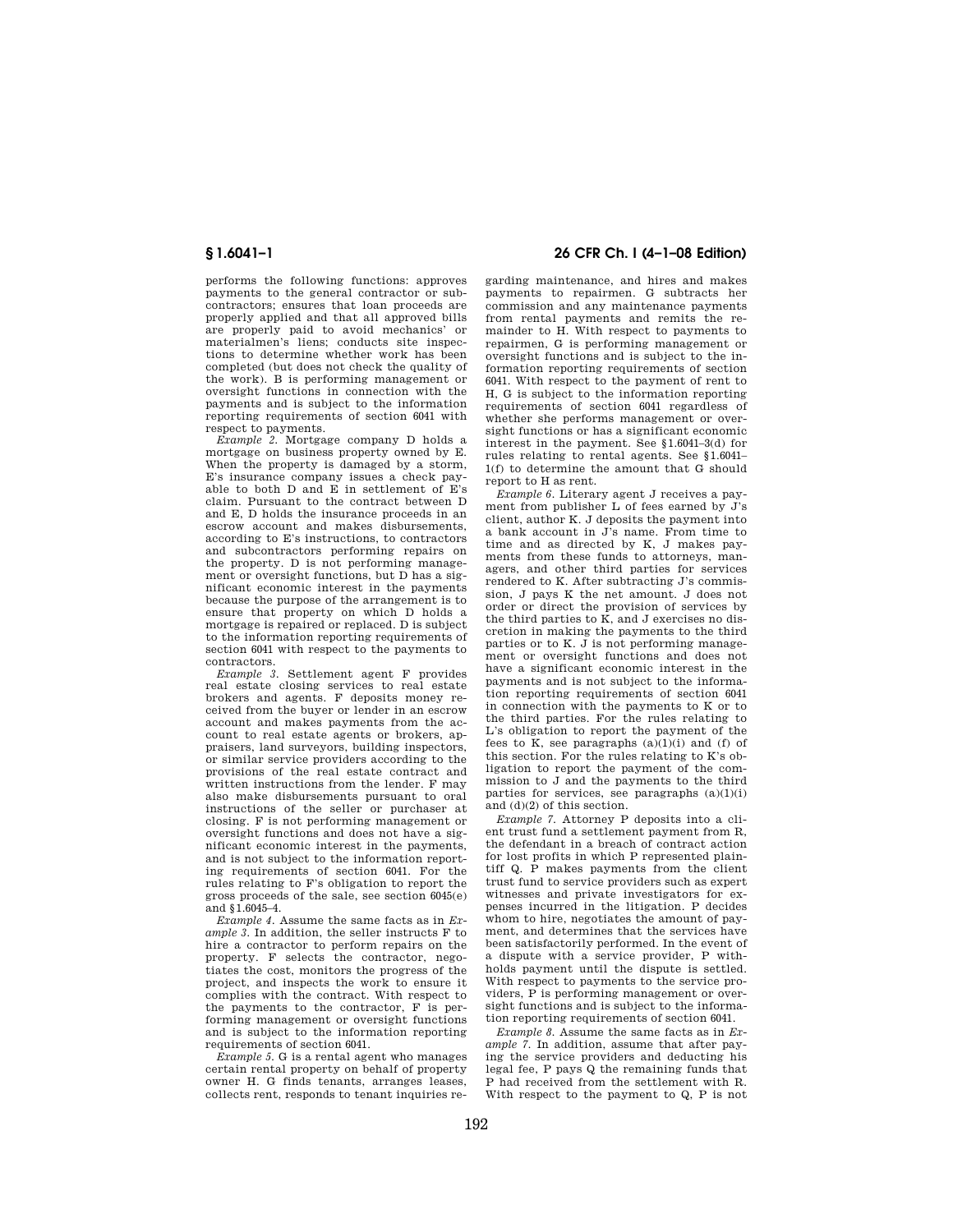### **Internal Revenue Service, Treasury § 1.6041–1**

performing management or oversight functions, does not have a significant economic interest in the payment, and is not subject to the information reporting requirements of section 6041. For the rules relating to R's obligation to report the payment of the settlement proceeds to P, see section 6045(f) and the regulations thereunder. For the rules relating to R's obligation to report the payment of the settlement proceeds to Q, see paragraphs  $(a)(1)(i)$  and  $(f)$  of this section. For the rules relating to Q's obligation to report the payment of attorney fees to P, see paragraphs  $(a)(1)(i)$  and  $(d)(2)$  of this section.

*Example 9.* Medical insurer S operates as the administrator of a health care program under a contract with a state. S makes payments of government funds to health care providers who provide care to eligible patients. S receives and reviews claims submitted by patients or health care providers, determines if the claims meet all the requirements of the program (e.g., that the care is authorized and that the patients are eligible beneficiaries), and determines the amount of payment. S is performing management or oversight functions and is subject to the information reporting requirements of section 6041 with respect to the payments.

*Example 10.* Race track employee T holds deposits made by horse owner U in a special escrow account in U's name. U enters into a contract with jockey V to ride U's horse in a race at the track. As directed by U, T pays V the fee for riding U's horse from U's escrow account. T is not performing management or oversight functions, does not have a significant economic interest in the payment, and is not subject to the information reporting requirements of section 6041. For the rules relating to U's obligation to report the payment of the fee to  $\bar{V}$ , see paragraph  $(a)(1)(i)$ of this section.

*Example 11.* X is a certified public accountant employed by Firm Y, and is not a partner. Client Z pays X directly for accounting services. X remits the amount received to Y, as required by the terms of his employment. X does not have any reporting obligation with respect to the payment to Y. For the rules relating to Z's obligation to report the payment to Y for services, see paragraphs  $(a)(1)(i)$  and  $(d)(2)$  of this section.

*Example 12.* Bank contracts with Title Company with respect to the disbursement of funds on a construction loan. Pursuant to their arrangement, the contractor sends draw requests to Title Company, which inspects the work, verifies the amount requested, and then sends the draw request to Bank with supporting documents. Bank pays Title Company the amount of the draw request, and Title Company insures Bank against any loss if it cannot obtain the necessary lien waivers. Bank has a significant economic interest in the payment as a mortgagee, and Title Company exercises management or oversight over the payment. Since Title Company is closest in the chain to the contractor, Title Company should report the payment, unless the parties agree in writing that Bank will report the payment.

(f) *Amount to be reported when fees, expenses or commissions are deducted*—(1) *In general.* The amount to be reported as paid to a payee is the amount includible in the gross income of the payee (which in many cases will be the gross amount of the payment or payments before fees, commissions, expenses, or other amounts owed by the payee to another person have been deducted), whether the payment is made jointly or separately to the payee and another person. The Commissioner may, by guidance published in the Internal Revenue Bulletin, illustrate the circumstances under which the gross amount or less than the gross amount may be reported.

(2) Examples. The provisions of this paragraph (f) are illustrated by the following examples:

*Example 1.* Attorney P represents client Q in a breach of contract action for lost profits against defendant R. R settles the case for \$100,000 damages and \$40,000 for attorney fees. Under applicable law, the full \$140,000 is includible in Q's gross taxable income. R issues a check payable to P and Q in the amount of \$140,000. R is required to make an information return reporting a payment to Q in the amount of \$140,000. For the rules with respect to R's obligation to report the payment to P, see section 6045(f) and the regulations thereunder.

*Example 2.* Assume the same facts as in *Example 1* except that R issues a check to Q for \$100,000 and a separate check to P for \$40,000. R is required to make an information return reporting a payment to Q in the amount of \$140,000. For the rules with respect to R's obligation to report the payment to P, see section 6045(f) and the regulations thereunder.

(g) *Payment made in medium other than cash.* If any payment required to be reported on Form 1099 is made in property other than money, the fair market value of the property at the time of payment is the amount to be included on such form.

(h) *When payment deemed made.* For purposes of a return of information, an amount is deemed to have been paid when it is credited or set apart to a person without any substantial limitation or restriction as to the time or manner of payment or condition upon